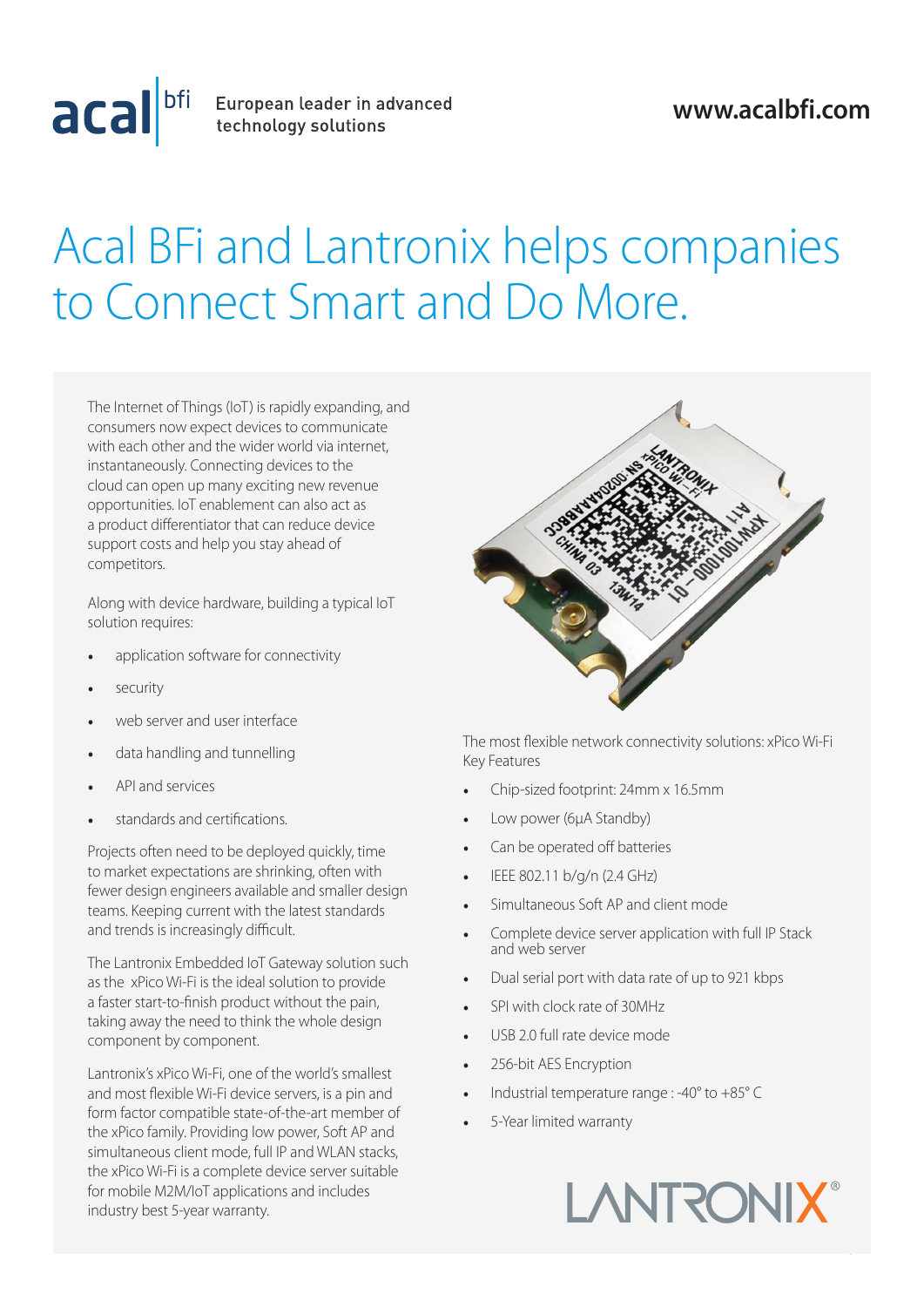## What can the Lantronix embedded solution do for me?

#### **What is an embedded IoT gateway?**

IoT gateways perform several critical functions such as device connectivity, protocol translation, data filtering and processing, security, updating, management and more. Newer IoT gateways also operate as platforms for application code that processes data and becomes an intelligent part of a device-enabled system. Smart IoT gateways, also referred to as 'intelligent gateways', are full-fledged computing platforms running modern operating systems.

Adding smart IoT gateways with full onboard processing allow the gateways to filter out routine information and pass through the alerts that are worthy of attention. Going even further, these gateways can perform their own analytics and operations on the data - such as determining whether the temperature is too high in part of a building, in a building automation application. This insight can then be used to take independent action, such as turning on the air conditioning or opening vents.



#### **What are the advantages of using an Embedded IoT Gateway rather than a DIY approach?**

There are several advantages over the DIY approach:

#### **Tablet and smartphone**

Enable devices access to data and devices from anywhere – wired or wireless. Lantronix® industry-proven device server application and protocol stacks enables seamless remote access to device data, simplifying design integration, all while providing robust connectivity – including the ability to access data from any mobile device, including smartphones and tablets.

#### **Robust networking solution**

The xPico Wi-Fi is an extremely compact, low power networking solution that enables wireless LAN connectivity on virtually any solution with a SPI, USB (device) or serial interface.

#### **Simultaneous access point and client mode**

The xPico Wi-Fi is a state-of-the-art solution that offers all the functions expected, including a unique simultaneous Soft AP and client mode. This allows for easy points of access while maintaining a secure network connection.

#### **Flexibility**

All members of the xPico product family use the same pin compatible interface, providing unmatched flexibility whether it is Wi-Fi or Ethernet when it comes to choosing the right network device for your application.

#### **Cost savings and faster time-to-market**

**consult. design. integrate.** As one of the smallest embedded device servers in the world, xPico Wi-Fi can be utilised in designs typically intended for chip solutions, befitting in advantages to cost and time-tomarket. Its 'zero host load' eliminates any need for drivers on the connected microcontroller making implementation easy and fast with virtually no need to write a single line of code. This translates to considerably lower development costs and faster time-to market. As xPico Wi-Fi meets FCC Class B, UL and EN EMC and safety compliance, your development time is shortened. xPico Wi-Fi can reduce the overall cost of ownership compared to the competition.

02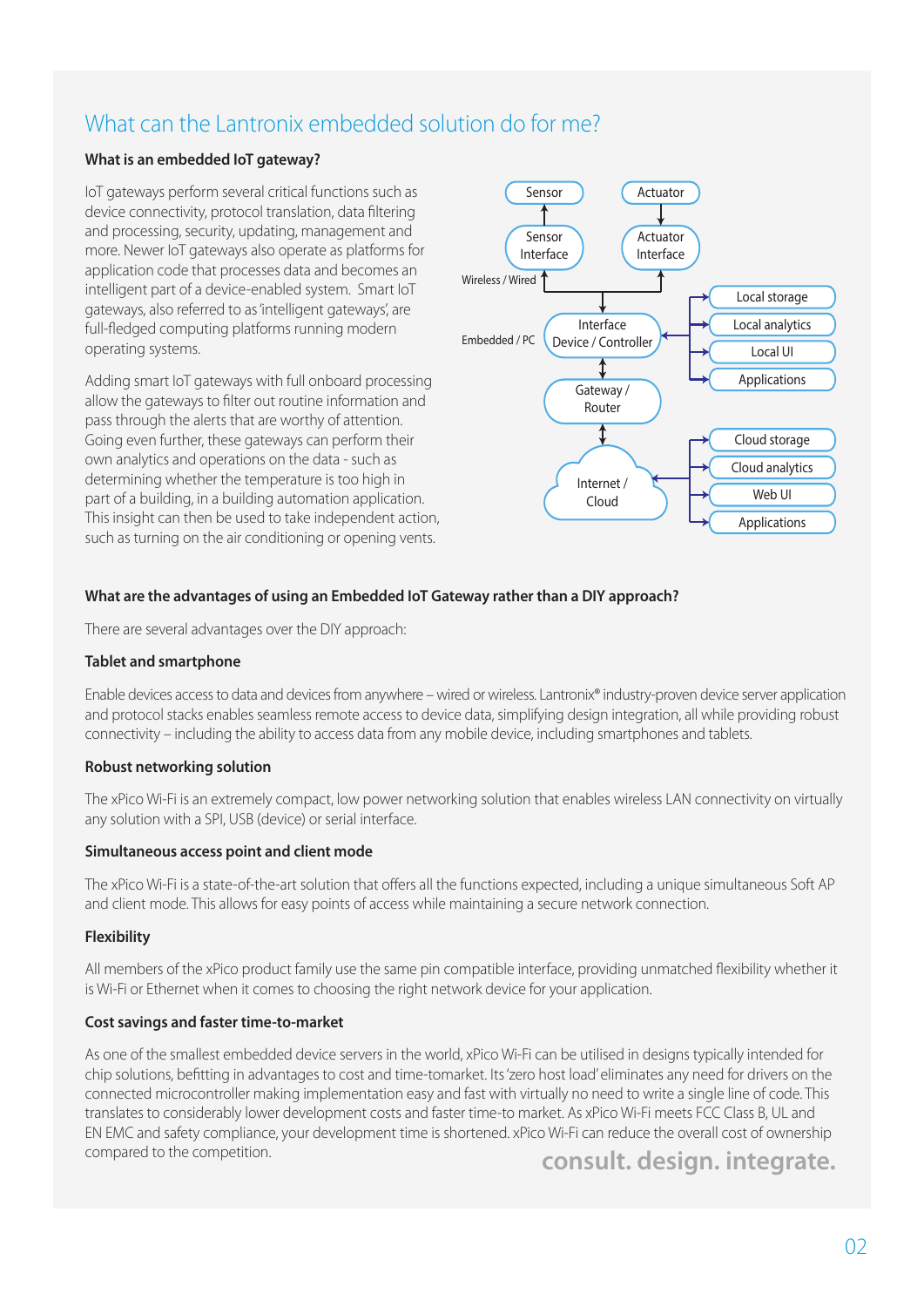## Evaluating embedded IoT gateways

Is there a simple checklist for evaluating embedded IoT gateways to assess value for money?

#### **QUALIFY**

- Supplier reputation, roadmap and support
- Regulatory certification, homologations (modular RF) and industry certifications (Wi-Fi Alliance)
- Choice of machine integration interface (UART, USB, Ethernet, SPI) + Baseline Specifications

#### **INTEGRATE**

- Complete Wi-Fi and network services (not just TCP/IP) offload
- Automatic network connectivity management, no coding turnkey applications
- Connected device lifecycle management (firmware, configuration)
- Integrated security (authentication, authorization, and encryption)
- Enterprise Wi-Fi security, end-to-end application security, data-at-rest and data-in-motion security

#### **DEPLOY**

- Simplified machine onboarding manufacturing and deployment
- Hardened and production ready software stack (not application samples)

### Demonstration of serial to WiFi connectivity using the Lantronix XPico WiFi

Acal BFi have produced a demonstration system which uses one of Acal BFi's temperature sensors. The temperature output is received by the Lantronix X-Pico WiFi development kit and sent over WiFi to a webpage where the result can be viewed.

It is possible to create alarms or trigger actions using this system

The Acal BFi Demonstration platform showing temperature sensor to serial WiFi

The demonstration solves the issues of connectivity, security, web server and user interfaces, data handling and tunnelling, API and API services, standards and certifications. Post launch support costs are kept to a minimum using a solution of this type.



Email us today to see a demonstration of the technology, connecting your serial based devices to WiFi. sales-uk@acalbfi.co.uk - "Request a demonstration"

**consult. design. integrate.**